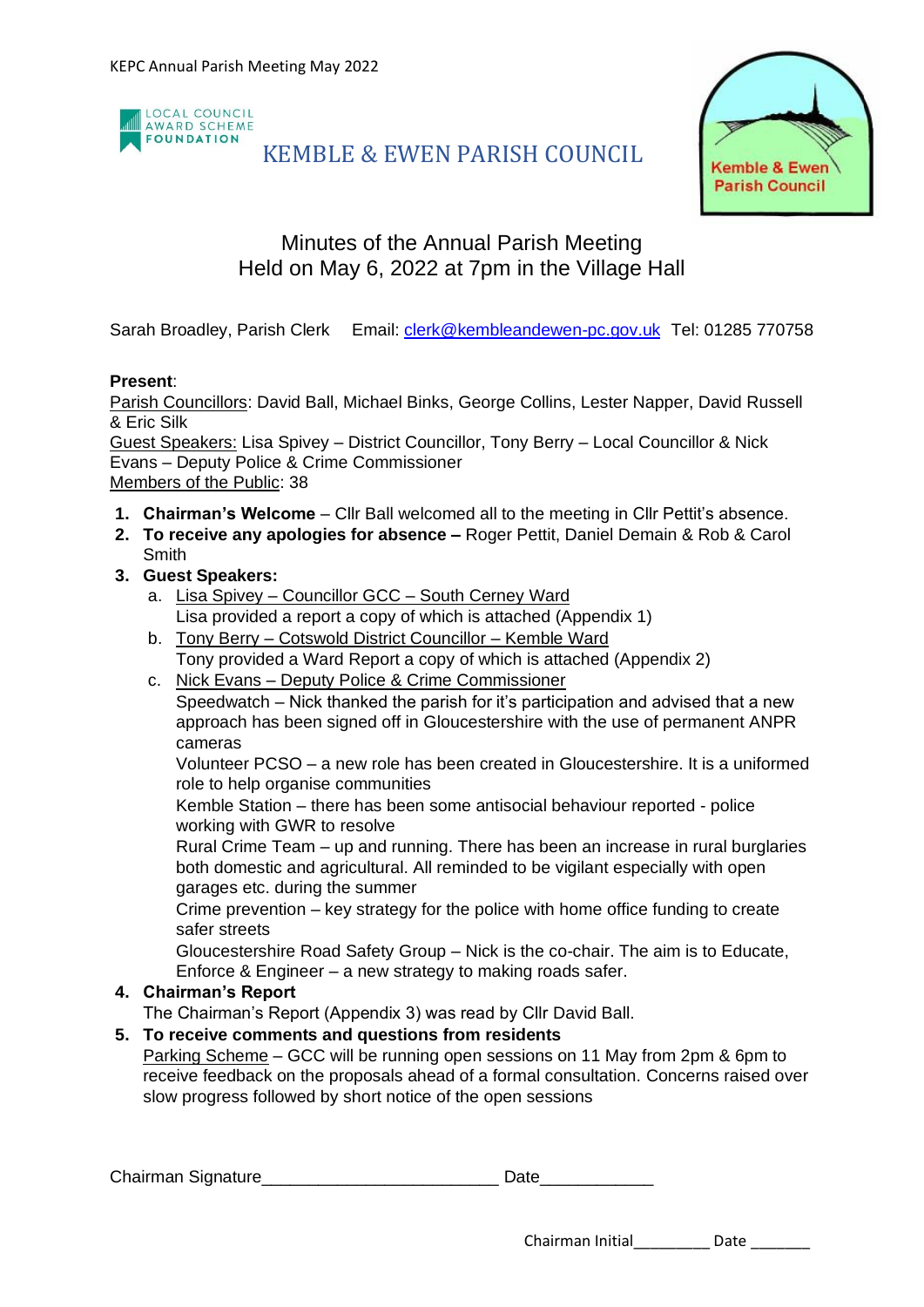# **Appendix 1:**

#### **Cllr Lisa Spivey, County Councillor for the South Cerney Division, Gloucestershire County Council**

#### **Annual Report 2021/2022**

Since winning the election a year ago, I have been focussing on 4 main issues which are the local issues residents spoke to me about most frequently during the election campaign and continue to get in touch with me about. They are:

- 1. Highway Maintenance issues
- 2. Road safety, especially speeding
- 3. River pollution
- 4. Flooding

Most parishes have a very good system of logging highway maintenance issues and have a working relationship with the Local Highways manager, Richard Gray. In the last year, I have had regular meetings with Richard (every few weeks) to keep abreast of these issues and to assist in seeing action on them.

To be very honest, however, I have been left very frustrated by a system which I do not think is delivering for residents, so in December last year, I brought a motion to Full Council asking for a complete overhaul of the Highway Maintenance system which is currently not fit for purpose. Residents email me on a near daily basis, telling me about road repairs either not carried out or shoddy repairs, uncut vegetation which creates safety issues, fallen down signs, abandoned road works signs cluttering the verge, debris filling gullies, potholes wreaking tyres- the list goes on.

It is clear that the Local Highways managers are not able to do all the work they would like to do and are financially constrained each year. This could be eased if the contractor, Ringway was doing a consistently good standard of work and if the maintenance schedule was overhauled.

The Lib Dem motion was not accepted by the Conservative administration, but I will continue to lobby for further change via public questions, meetings with the cabinet member and asking the Environment Scrutiny committee to consider looking at this in more detail.

I have tried to use my Highways Local funding to best effect, doing some patching work on some villages, helping with speed surveys, and contributing towards making walking and cycling safer and easier. I will be doing the same again in this coming year.

As far as speeding is concerned, again it has been a rather frustrating year, as the administration decided not to adopt the Stockholm Convention ruling that a default 20mph limit should be implemented "where cars and vulnerable road users such as cyclists and pedestrians meet" when it was proposed via a Lib Dem motion at the September Full Council meeting

The adoption of a policy on ANPR systems has also been painfully slow, and the Traffic Regulation Order team are way behind on dealing with requests due to staff shortages.

In many cases in this rural part of the County, we are just given a flat "no" when asked to look at speed reductions through our villages because we do not tick the boxes by national criteria which would necessitate a speed reduction.

This is disappointing because the speed reduction would not only make our villages safer, it would also improve health and wellbeing for residents.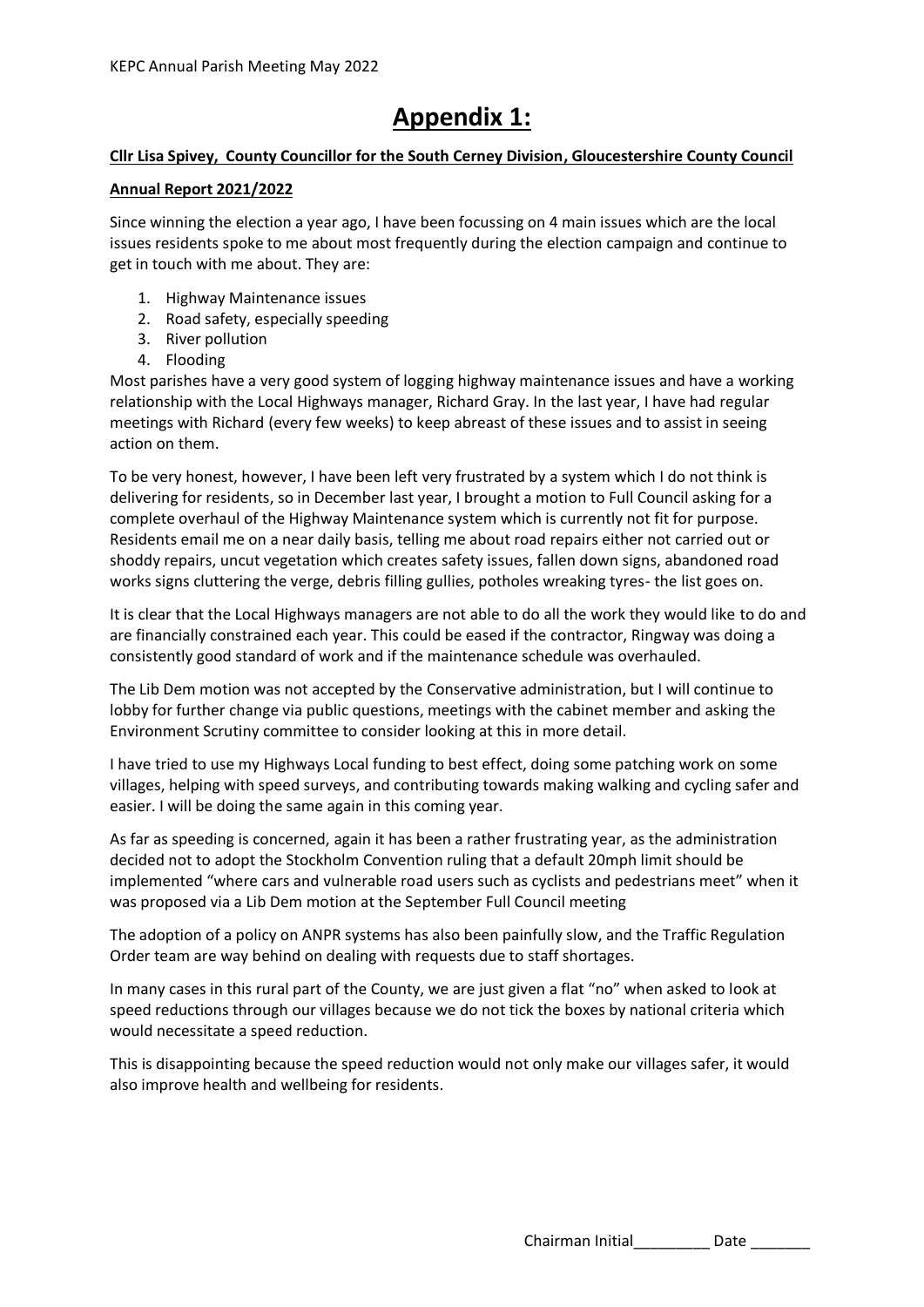The new PCC has made tackling speeding a priority and has been very supportive of community speed watch initiatives and the police have been out and about with their speed guns, but they can't be everywhere and so we need to affect a culture change where speeding is seen as unacceptable.

In the coming year, I will be looking at what ways I can lobby for change to the national criteria, so that speed issues can be tackled effectively in our communities.

I will work with you to lobby both the County council and our MP to help with this issue.

I was supposed to be seconding a motion on Highway safety at the Full council meeting in March, but we ran out of time, so I will be speaking on this at the May meeting.

The legal dumping of raw sewage into our local rivers and waterways is a scandal which is gathering national attention. According to recent figures there were over 2000 incidents of raw sewage being poured out into Cotswold rivers in 2020 and there are no rivers deemed to be healthy in the whole of England. This must stop and I have been actively campaigning on this issue, bringing a motion to the Council in May this year, and getting a good amount of media coverage on the issue.

I will continue to campaign for this practise to be disallowed, for water companies to be made to increase infrastructure funding and for the Environment Agency to be built back up to be equipped to deal with this terrible situation.

Flooding in this area was (fortunately) very localised and small scale this year, but it continues to be a risk as we face the effects of climate change and changed weather patterns, including flash storms and large amounts of rainfall.

Clearly, good gully maintenance is required to ensure that the sewers can deal with excessive rainfall and I will continue to lobby that this happens on a yearly basis, without the need for inspection (surely better just to do it rather than see whether it needs doing and then either do it or delay it?), and to work closely with landowners and other stakeholders to ensure that flood defences and mitigation work is happening.

The Council continues to support post pandemic recovery in communities via the Build Back Better fund which is open until 2025, please get in touch if you have a project you think appropriate for funding.

Brexit and the pandemic has had a very big impact on care home staffing, and this remains an issue for concern, with the proposed closure of 4 homes in the County.

Ambulance response times have been alarming at times with unacceptable delays. This is being closely monitored and improvements have bene made.

Children's services finally moved out of Special measures after the inspection in February. There is still a lot of work to be done to ensure that the most vulnerable residents of the county are adequately looked after.

Home to school transport is still not as widely available as it should be in the division and this is another issue I will be looking at more closely in the coming year.

As ever, if there are particular issues you would like to discuss, I am available on the phone or email.

Lisa

Tel: 01285 653405

email: [lisa.spivey@gloucestershire.gov.uk](mailto:lisa.spivey@gloucestershire.gov.uk)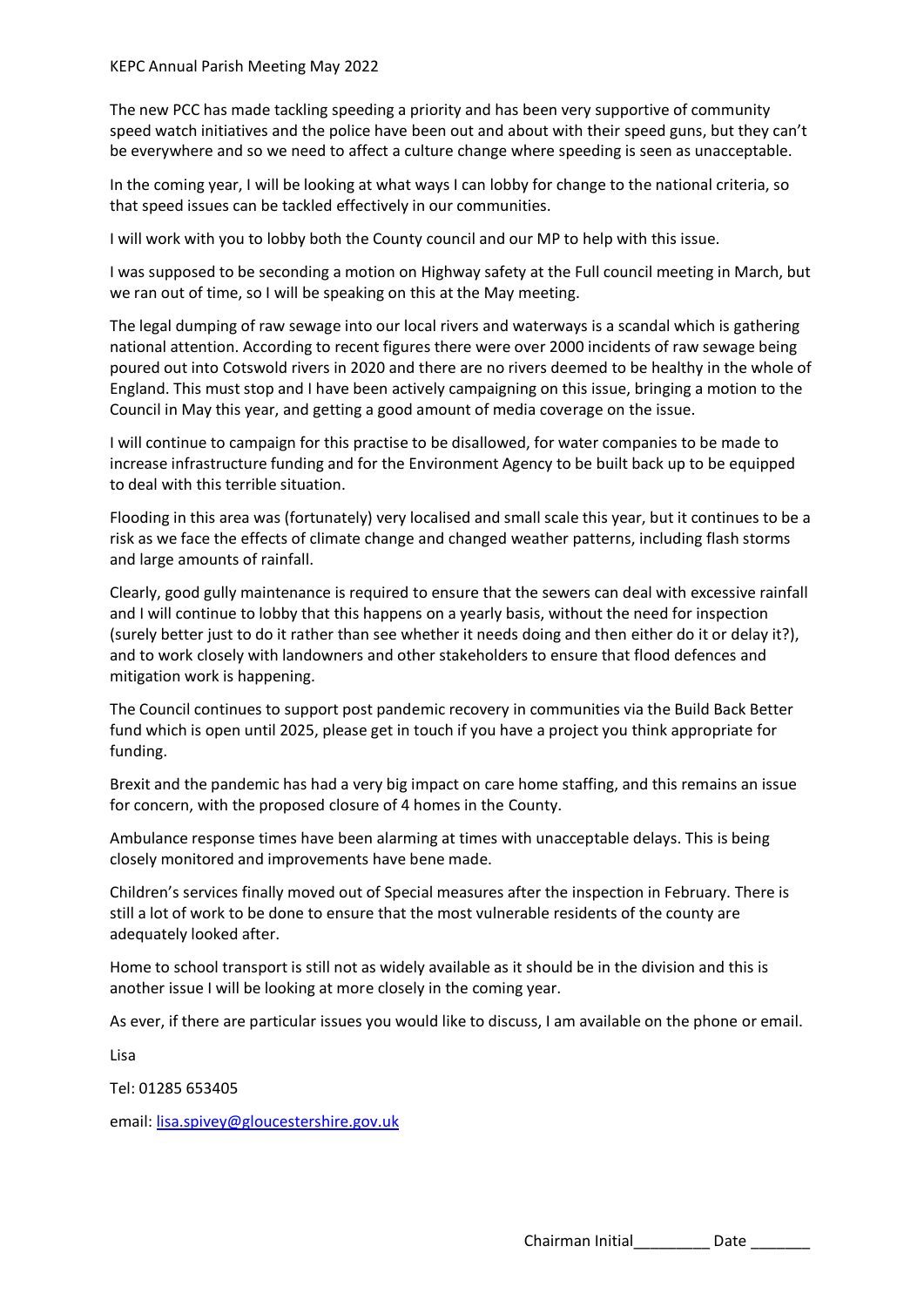# **Appendix 2:**

#### **KEMBLE WARD: DISTRICT COUNCILLOR'S ANNUAL REPORT 2021/2**

It's been a very busy year, not least because of Covid, which continued to have a big impact on everyone until the very successful vaccination project enabled us to work our way out of lockdown and into a freer society, but one that is still not 'normal' with people talking about a 'new normal' – watch this space!

I continue to attend your Parish Council meetings to help where possible or answer any queries on CDC issues and have been involved in various activities outside my normal role on your behalf. These include my continuing involvement in the Light Railway Project, assessing the viability of getting Government funding to re-open a line linking the main line station at Kemble to the centre of Cirencester, and chairing a council team looking into the issue of short term lettings and more specifically so called 'Party Houses'. I am also Deputy Chairman of the 'Friends of the Corinium Museum'.

#### **District Council**

I have been involved in a number of motions to Council in relation to:-

- Catching fly tippers (this activity has increased by 25% over the last couple of years) voted down.
- Funding for the Queen's Jubilee voted down.
- Increasing the dog bins service in response to increased dog ownership voted down.
- A motion to alter the reasons for referring an application to the planning Committee voted down

#### **Major issues through the year**:-

#### PLANNING

Debate and concerns (raised by more than 60 town and parish councils) over the Planning Committee Protocol and Scheme of Delegation introduced in November 2020 continues. Sir Geoffrey Clifton-Brown recently met with the CDC CEO, Rob Weaver, planning officers, the CDC legal advisor and representative Parish Council members. It is hoped this will lead to the introduction of improved democratic processes and some proposals being put forward to make the process clearer and more inclusive for the Parish Councils.

#### BUDGET

I was yet again not able to support this year's budget, mostly owing to lack of detail on the proposed borrowing and high level of proposed spending. I have concerns as other Councils around the country have been seriously financially damaged by the strategy of borrowing to invest. District Councils have little or no experience in such activities and in my opinion shouldn't get involved. I also have concerns on this Council's continuing high spending on Consultants, new staff and unnecessary projects (such as putting the Council's crest on road signs). Most households reduce their spending when faced with higher costs – not this administration.

Of concern are the increased costs to residents: The maximum Council Tax increase (2% or £5 whichever is the higher) was imposed - a Council Tax increase of £5 for a Band D property.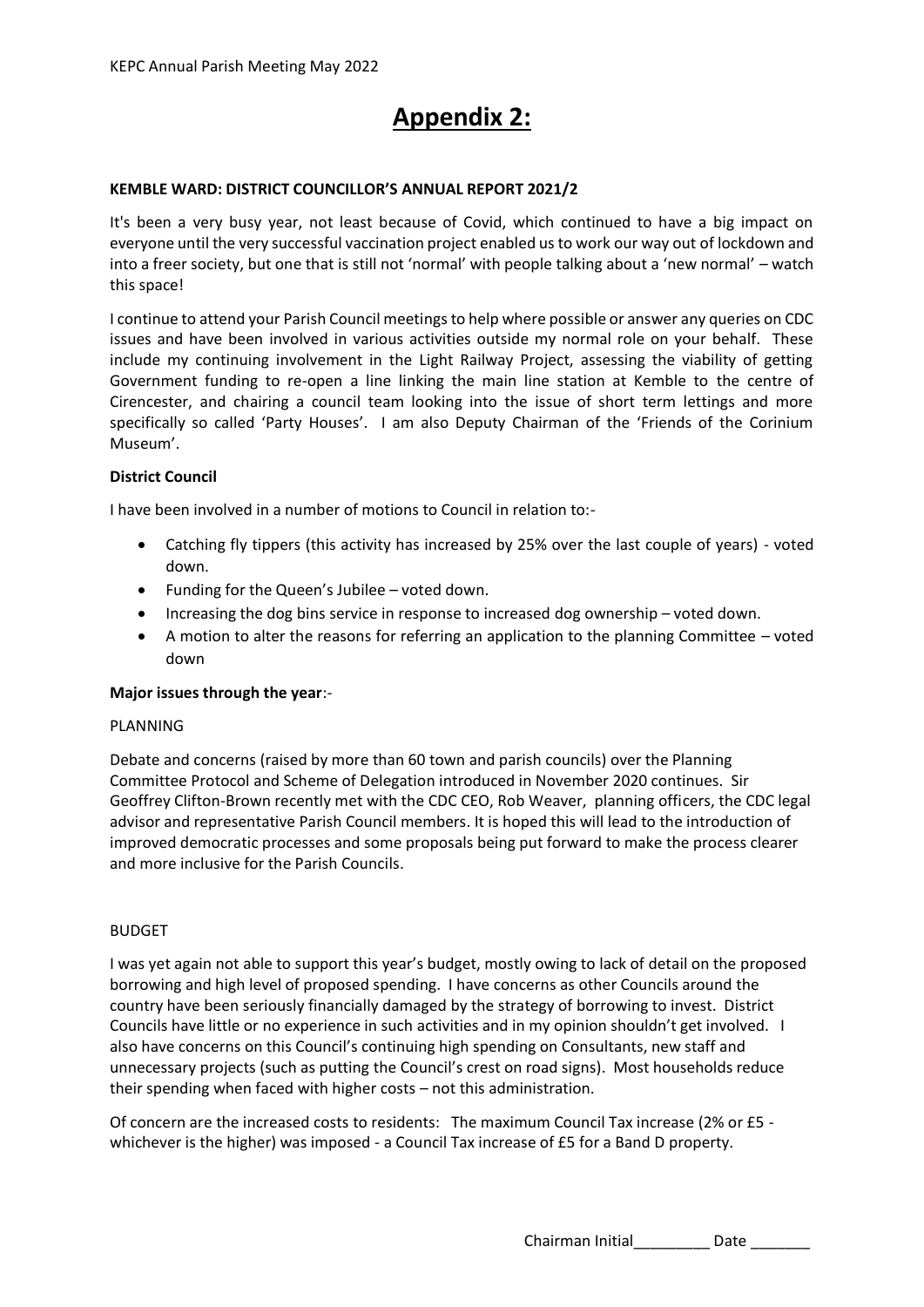Green Bin licences increased to £47 each. An additional income of £264,000 will be generated from charges on a full cost recovery basis.

 On top of last year's 30% increase, a further 5% increase in car park fees and charges, including scrapping 'Free after Three'.

#### PLANNED SPENDING:

£350,000 to fund the Investment Strategy.

£400,000 for investment in feasibility studies and other work to support the provision of social housing built to carbon zero.

Over £900,000 has been spent on consultations so far, another £629,000 is planned for this year.

Contrary to regular announcements suggesting otherwise, the forecast of Government funding has improved by £913,000.

#### REFRESH OF INVESTMENT STRATEGY:

On 4 April 2022 the CDC Cabinet voted to adopt the Capital Programme Investment Strategy, to borrow £75 million for investments to deliver green infrastructure that will have a positive impact on the climate emergency declaration. No additional money was to be spent on social housing which we had been led to believe was one of the main reasons for this enormous amount of borrowing

Given that the risk of Government underfunding the Council is the same as it was previously this represents an unexplained increase of £10 million borrowing.

Since none of this borrowing was in the 'budget consultation', we believe that because of the size of the proposed debt the Council should hold a referendum on this before making any commitments. Especially because there are warnings littered throughout the Cabinet papers about the risks involved.

#### CLIMATE CHANGE

I voted for the climate emergency and I voted to support the Climate Change report which was commissioned last year, and which gave a national overview rather than specific Cotswold policies. A more "bottom up" approach, encouraging and supporting individuals and communities to take a large number of small actions would, in my view, be achievable, affordable and practical, rather than competing with the Government and GCC on their "top down" approach. I will however continue to support (and widen) the objectives of this project.

#### PARKING

As already mentioned, car parking charges have been raised by a further 5% (over and above the 30% increase last year). In addition the popular 'Free after Three' scheme has been binned and cash will no longer be an acceptable method of payment (this not yet fully introduced with no explanation). Not a good year for either shoppers or shopkeepers.

#### OTHER MATTERS

Staff turnover at the Council has continued apace. In all, 63 people have resigned. The whole Democratic Services team left in the same month which has caused problems with Council meetings and communications as there was no proper hand over.

Chairman Initial\_\_\_\_\_\_\_\_\_ Date \_\_\_\_\_\_\_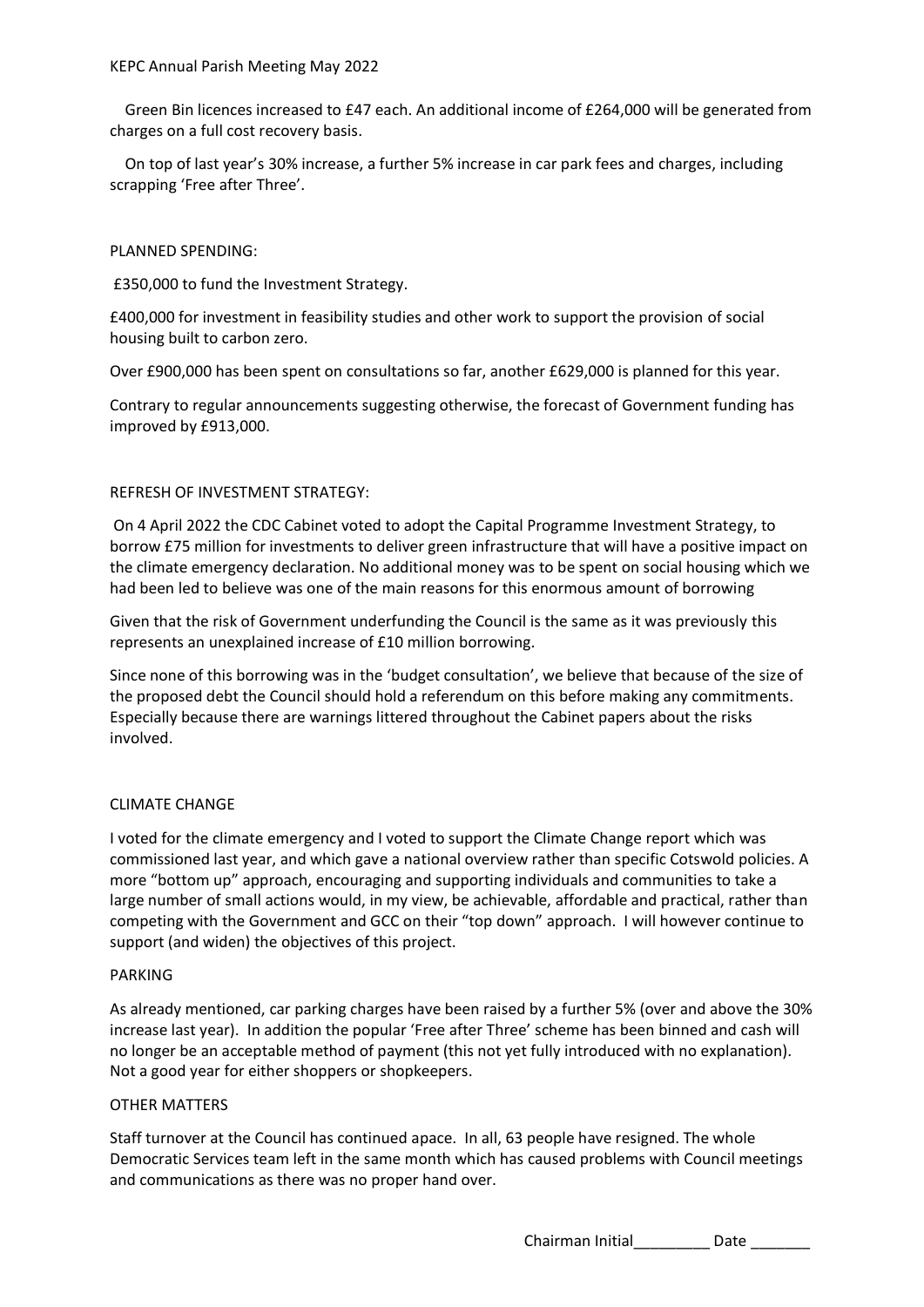CDC Leisure Centre is closed for refurbishment. The Leisure Centre was also closed for much of last year's lockdown.

The Planning Department continues to suffer from a lack of staffing and heavy workloads. A recruitment drive is being implemented, however service remains slow.

There has been a considerable amount of talk and consultation about various changes to the structure and management of the Cotswold District including:-

- Possible change to a unitary authority.
- The 'Levelling up Plan'.
- The possible change from an AONB to a National Park.
- Boundary changes to Parliamentary constituencies.

#### **Parish specific issues I've been involved with:-**

- Setting up your Neighbourhood Plan.
- Large and/or controversial planning applications.
- The light railway link project.
- Planning enforcement issues.
- Local activities.
- Parking restrictions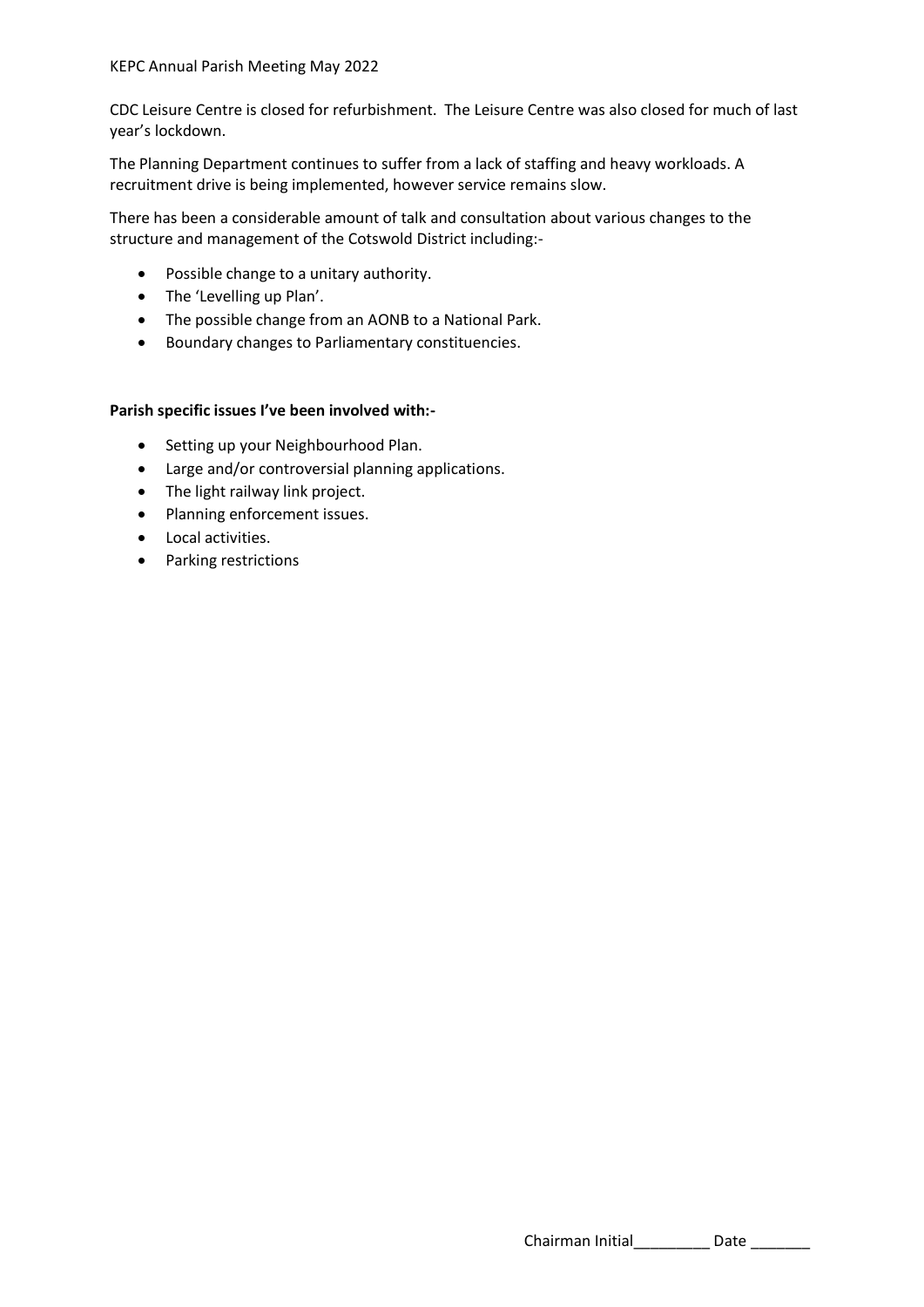# **Appendix 3:**

### Chairman's Annual Report

Well, at last we seem to be slowly resuming a degree of post pandemic normality. This year, for the first time since 2019 we shall have a real Annual Public meeting at the village hall, an event much valued by the Council where we can listen to our residents' views and aspirations, explain what's going on and receive reports from our District and County Councillors.

Reflecting on events over the last year, inevitably, the first item to mention is the proposed parking scheme. Having been grappling with the County Council for what feels like a lifetime, we seem to be moving toward a conclusion but keep fingers crossed as arrangements are yet to be finalized! Open sessions have been booked at the village hall for the afternoon and evening of Wednesday 11<sup>th</sup> May ( 2.00.pm to 6.300pm when residents can review and comment on the proposals with a GCC representative. This will be followed by a formal consultation. Still on the subject of Highways we continue to pursue road maintenance issues, residents' concerns about speeding, particularly on the A429 and through Ewen, and achieving adherence to the HGV Weight limit.

Another ongoing project is replacement of the footbridge at Parker's bridge. The good news in this case is that by the time you read this, the new bridge should be in place and constructed to a design which should safely serve its purpose for very many years. Our thanks (in anticipation!) to the Bathurst Estate for financially supporting this project. Following several successful years of litter picking by Tom Barrow's award winning team, a new scheme has now been established with monthly picking and based at the Tavern. Our grateful thanks to our volunteers for their support, and to Dan and the team at the Tavern for enthusiastically supporting the project and providing welcome hospitality at each "pick". Other elements of our village appearance project continue to progress, including tree planting and maintenance, also bulb planting at selected locations which again this Spring added a pleasing dash of colour to the grass verges. Looking forward, celebration of the Queen's Platinum Jubilee is fast approaching and a weekend of events is planned for the enjoyment of our residents. Thanks again to Dan and the team at the Tavern, the Church, the school and other members of our community for taking an active interest in this. A leaflet giving full details of the planned events will shortly be widely circulated.

It is a concern that activity levels on the Neighbourhood Watch Scheme have declined over recent times. Regenerating this valued scheme is very much part of our ongoing action plan and something you will hear more about as events progress. Good to report that the airport users are continuing to adhere to the noise abatement requirements and that complaints from residents about flying activities have been minimal. Our thanks to the airport management for working with us and keeping this under control. Ensuring easy access to the countryside for our residents is also a key objective. Under recent legislation it will not be possible after January 2026 to use historical evidence to add historical Rights of Way to the definitive map. We are keen to save the historic but presently discontinued paths which are most beneficial for countryside access. Working with the Ramblers Association two formal applications for the recording of disused paths have already been made. A further six applications are believed to be justifiable.

The Light Railway project continues to receive enthusiastic support from various local groups. We have reserved our position on this until there is at least a properly authoritative survey of user